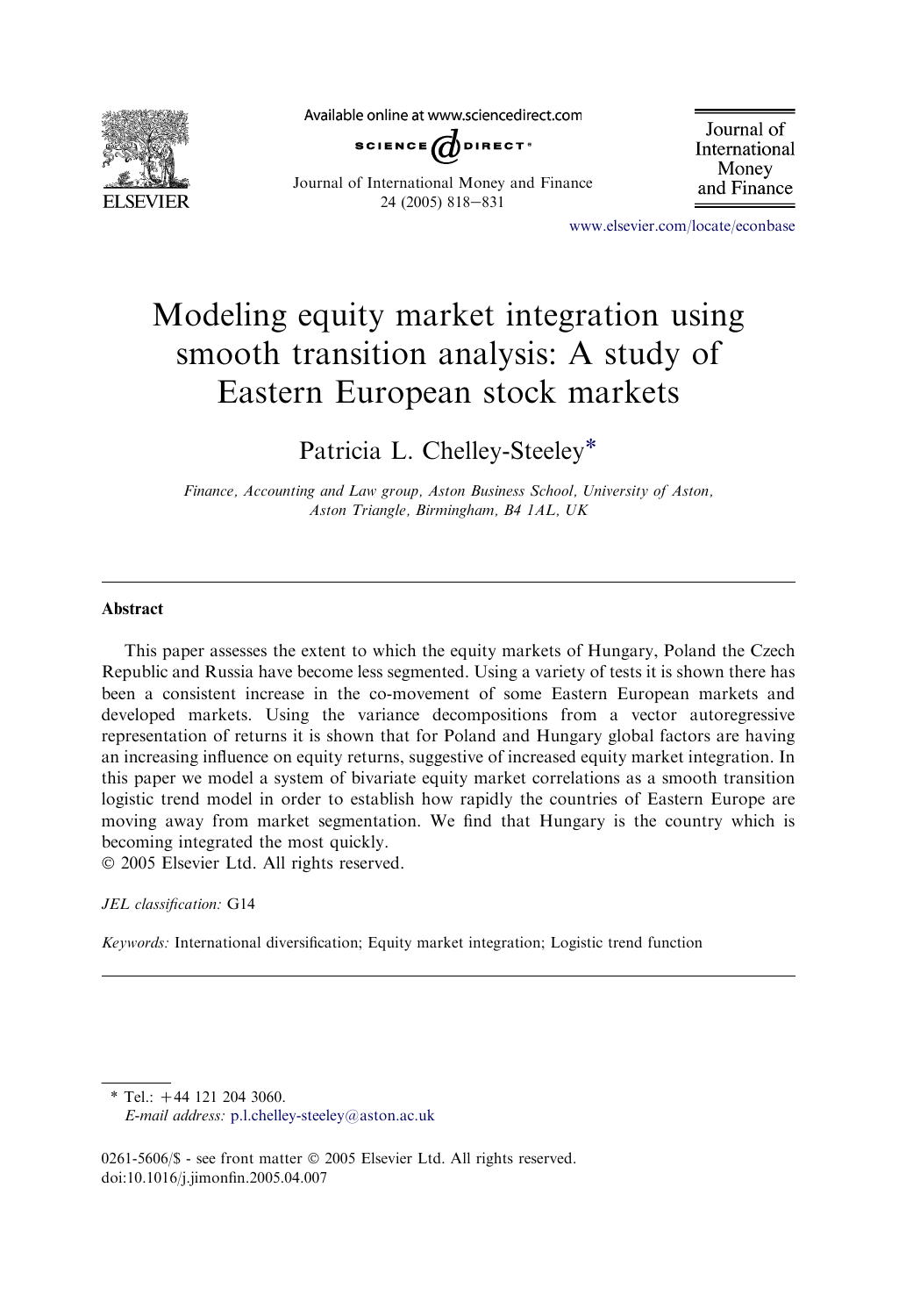## 1. Introduction

It is now well documented that there has been a decline in the potential benefits which arise from international diversification because of the increasing degree of co-movement between national equity markets, see for example [Taylor and Tonks](#page--1-0) [\(1989\), Campbell and Hamao \(1992\)](#page--1-0) or [Eun and Shim \(1989\).](#page--1-0) However, as shown by [Bekaert and Harvey \(1995\)](#page--1-0), [Harvey \(1995\)](#page--1-0) and [Korajczyk \(1996\)](#page--1-0), a feature of emerging markets is that they appear to exhibit relatively low correlations with developed equity markets and can therefore provide diversification opportunities which may be unavailable in developed markets.

Partly as a consequence of diminishing diversification benefits in established markets, investors have appeared to focus to a greater extent on previously underutilized or emerging markets. A consequence of such interest has been that many emerging markets have grown from tiny markets with little volume to become important sources of capital with a high return record. This is shown by [Goetzmann](#page--1-0) [and Jorion \(1999\)](#page--1-0) who find that returns in a sample of emerging markets are three times higher than for a sample of developed markets.

In order to assess the extent of equity market integration in four Eastern European countries we isolate the importance that domestic and foreign factors exert on the variation of a countries equity returns. This is achieved by analyzing the variance decompositions obtained from a vector autoregressive representation of market-wide equity returns. Since a market that is segmented from the rest of the world is not influenced by global factors, if the Eastern European markets are segmented the variance decompositions will indicate that their return variation is almost exclusively caused by domestic factors.

We also apply a smooth transition logistic trend function to a system of bivariate monthly return correlations to identify the speed of market integration in each country. This is the first time that such models have been applied as a test of market integration. The advantage of logistic trend models is that they can indicate the speed at which a market is becoming integrated, information which cannot be reliably attained from more conventional tests of market integration such as correlation analysis or variance decomposition analysis. An assumption of the smooth transition trend function is that it assumes market integration takes place as a gradual process, which in reality is likely to be the case even for countries that adopt dramatic liberalization policies.

We find that in the cases of Poland and Hungary, a significant movement towards market integration has been achieved by the end of our sample period. However, it is Hungary that is becoming integrated the most rapidly. Some reduction in market segmentation is experienced by the Czech Republic but very little movement away from segmentation is exhibited by the Russian equity market overall, although it does appear to experience short bursts of increased integration.

The remainder of this paper is set out as follows. Section 2 discusses previous work which has studied equity market integration. Section 3 examines the data and looks at the changing level of integration in Eastern Europe. Section 4 estimates the smooth transition model. Section 5 provides a summary and conclusions to the paper.